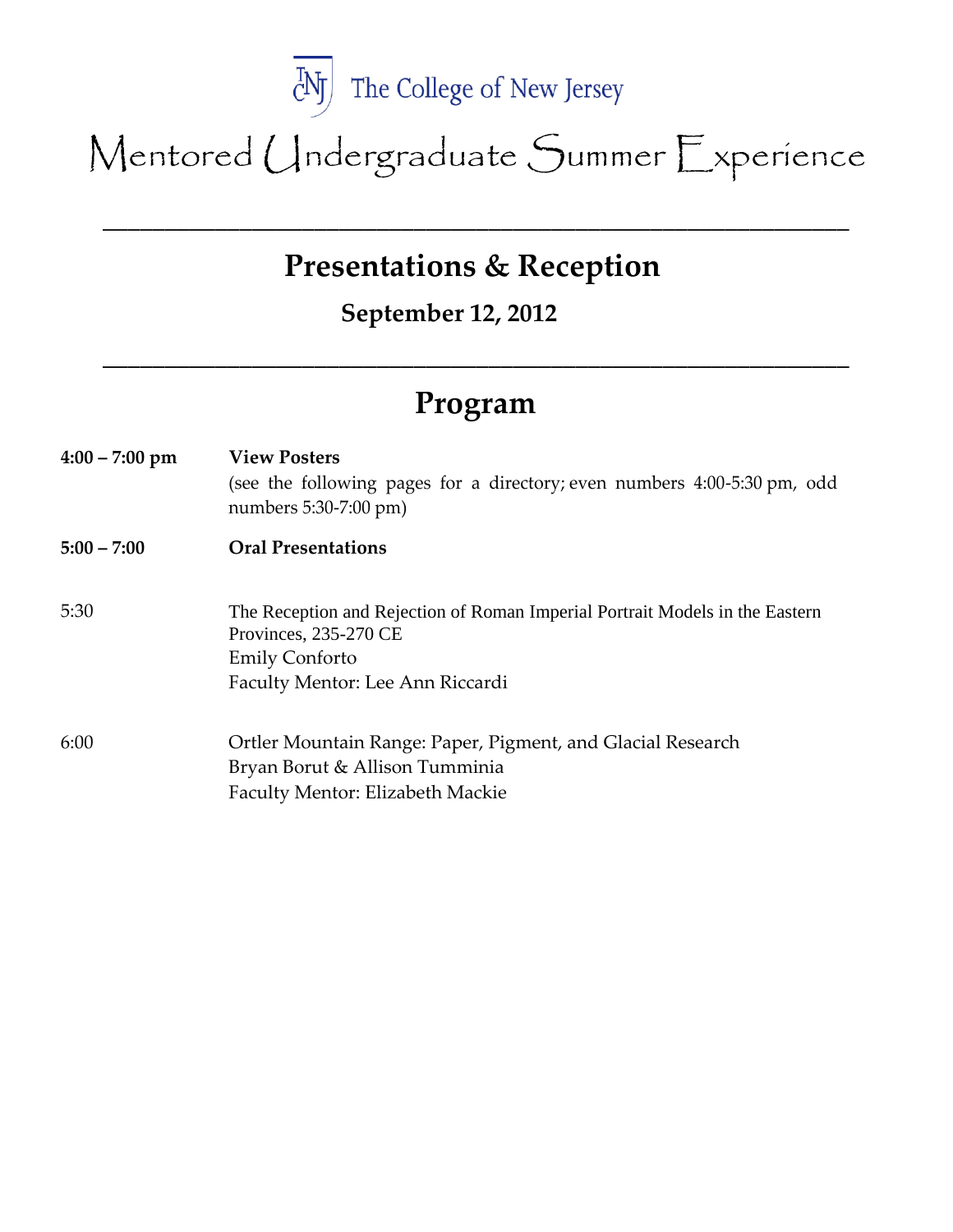The program received major financial support from Academic Affairs with supplemental funding from the School of Humanities and Social Sciences (Dean Benjamin Rifkin), School of Engineering (Dean Steve Schreiner). We are thankful to our external funders, Bristol Meyers Squib, National Science Foundation, National Aeronautic and Space Administration, Marshall University School of Medicine, and Garden Club of America.

## **Poster Directory**

(NOTE: Posters are arranged randomly in order to foster cross-disciplinary conversation)

| <b>Interdisciplinary Research</b>                                                                                                        | Poster Number |
|------------------------------------------------------------------------------------------------------------------------------------------|---------------|
| <b>Computer Science/Mechanical Engineering</b>                                                                                           |               |
| Development of a Conducting Robot<br>Laurence Agina & Michael Bauer                                                                      |               |
| <b>School of the Arts and Communication</b><br>Art                                                                                       |               |
| <b>Exploring Contemporary Art in Art Education</b><br>Matthew Pembleton & Gabriel Randazzo                                               |               |
| <b>School of Humanities &amp; Social Sciences</b><br>Criminology                                                                         |               |
| Pains of Imprisonment with a Focus on LWOP Inmates<br>Michael Ryder                                                                      |               |
| <b>History</b>                                                                                                                           |               |
| Borderline Citizens: The US, Puerto Rico, and the Politics of Colonial Law and Migration, 1898-1948<br>Eulogio Kyle Romero               |               |
| Psychology                                                                                                                               |               |
| Political Stereotype Content Along Human Nature and Human Uniqueness Traits and Warmth and<br><b>Competence Dimensions</b><br>Sean Modri |               |

Faculty Mentor: Jarret Crawford ..................................................................................................................................................12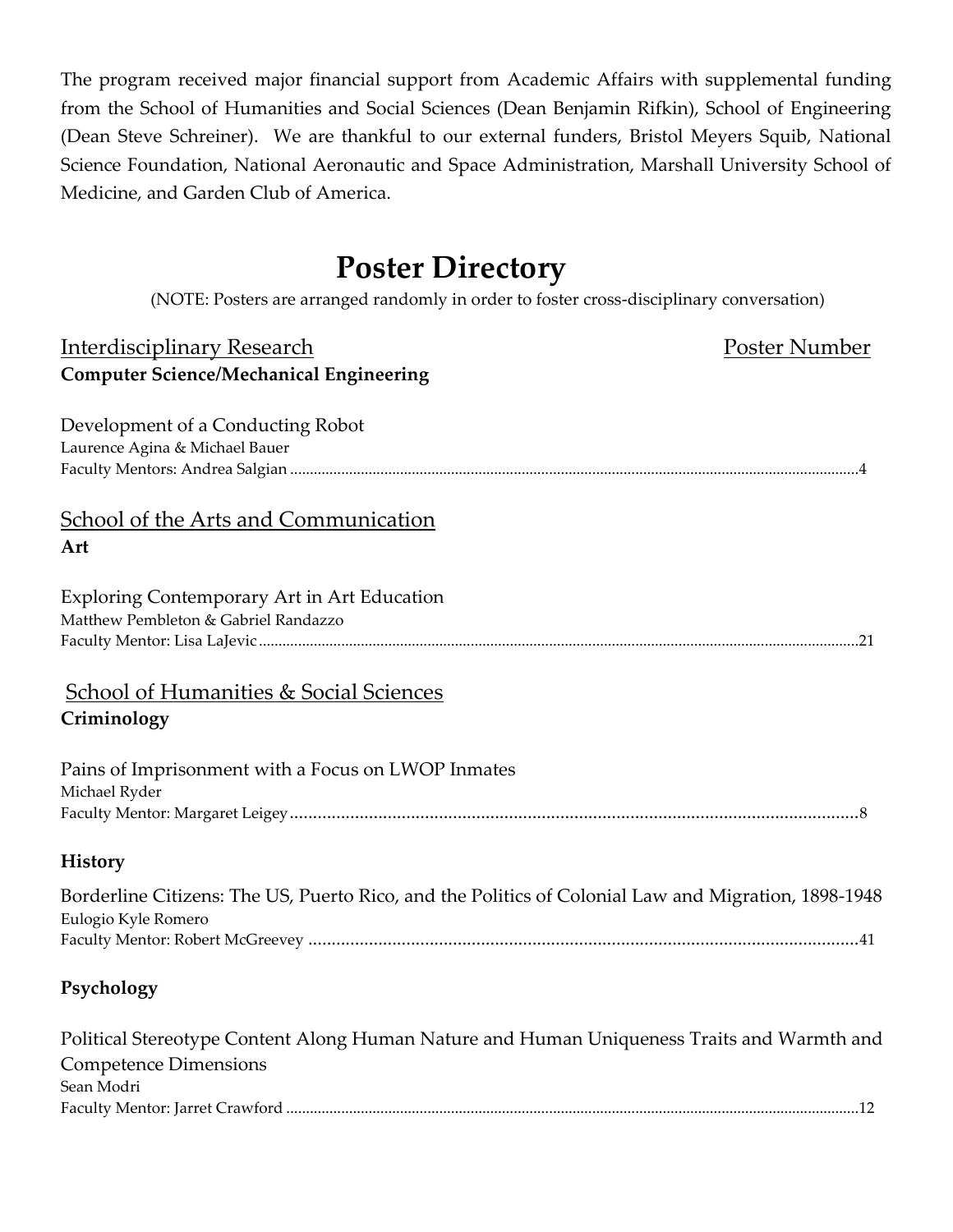| Career Barriers and Supports for Individuals with Physical Disabilities Empirical<br>Rachel Tenenbaum                         |
|-------------------------------------------------------------------------------------------------------------------------------|
| Predictors of Intergroup Anxiety<br>Iris Chiu                                                                                 |
| <b>Women's &amp; Gender Studies</b>                                                                                           |
| Virtual Freedom Trail Project<br>Alyssa Fountain & Shannon Grooms                                                             |
| <b>World Languages</b>                                                                                                        |
| Applying Conversation Analysis to Interviews with Japanese Politicians about the Trans-Pacific<br>Partnership<br>Russell Wolf |
| <b>School of Education</b><br>Special Education, Language, & Literacy                                                         |
| <b>Paired Peer Placements</b><br>Jacqueline DeNarie & Tara Farrell                                                            |
| <b>School of Engineering</b><br><b>Biomedical Engineering</b>                                                                 |
| A Computational Stochastic Model of the Distributions of Physiological Processes<br>George Banis                              |
| <b>Electrical/Computer Engineering</b>                                                                                        |
| Remote Controlled Three Phase Relays<br><b>Tyler Wardlow</b>                                                                  |
| <b>Mechanical Engineering</b>                                                                                                 |
| Effect of Inlet Flow Conditions on Flow Uniformity Within a Fuel Cell Manifold<br>Manthan Kothari & Andrew Specian            |
| Design Criteria for Preventing Friction-Induced Squeak of Ceramic-on-Ceramic Hip Implants<br>Mark Sidebottom                  |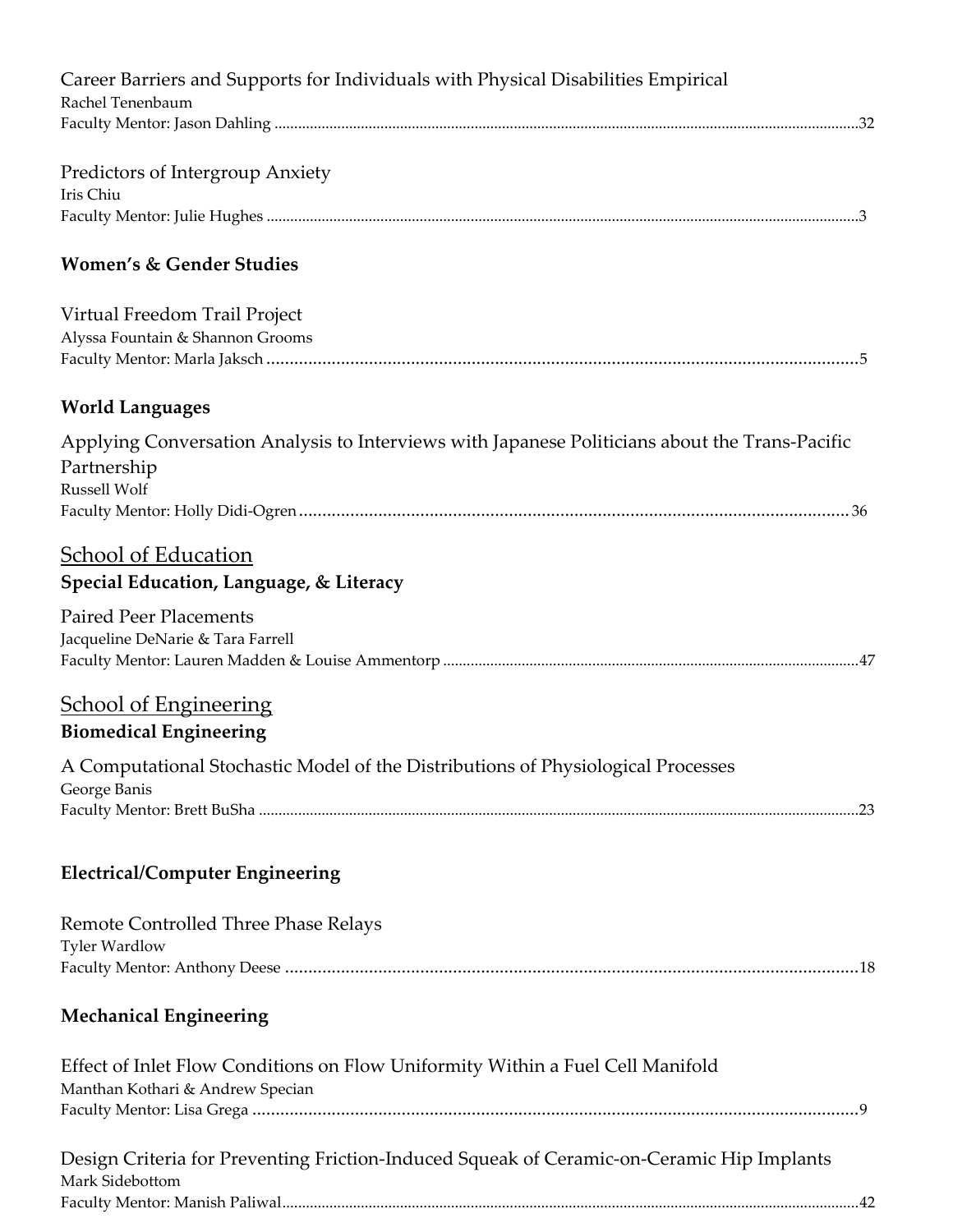| Development of a Damage Model for Fiber Reinforced Composite Materials<br>Daniel Christiansen                                                                                                                          |
|------------------------------------------------------------------------------------------------------------------------------------------------------------------------------------------------------------------------|
|                                                                                                                                                                                                                        |
| Characterization of Tissue Damage via Dynamic Heart Phantom and MRI<br>Robert Seither                                                                                                                                  |
|                                                                                                                                                                                                                        |
| Fabrication of Polymer and Cellular Composite Constructs for Tissue Engineering Applications<br>James Ferrie & Pamela Hitscherich                                                                                      |
| <b>Technological Studies</b>                                                                                                                                                                                           |
| Expanded Investigations into Remediation of Metal-Contaminated Water Through Electrospun<br><b>Biopolymer Nanofibers</b><br>Melissa Bradley                                                                            |
|                                                                                                                                                                                                                        |
| <b>School of Science</b><br><b>Biology</b>                                                                                                                                                                             |
| Effects of Urbanization and Extreme Weather on the Life Cycle of a Common Songbird, the Carolina<br>Chickadee (Poecile carolinensis)<br>Sydney Hope & Frank Stabile                                                    |
| The Effects of Prenatal Nicotine Exposure on Respiratory Behavior in the Pet-1 Knockout Mouse<br>Robert Myers                                                                                                          |
| Exploring Genetic Variation in Invasive and Native Populations as well as Infected and Uninfected<br>Populations of Andropogon virginicus Using a Population Genetics Approach<br>Brian Giacopelli & Michael Readinger |
| Characterization of Mutations that Change GLD-1 Expression<br>Jennifer Aleman                                                                                                                                          |
| Extension of C. elegans Lifespan through HIF-1 Activation<br>Emily Keppen                                                                                                                                              |
| Analysis of GLD-1 Post Translational Modification<br>John Fang                                                                                                                                                         |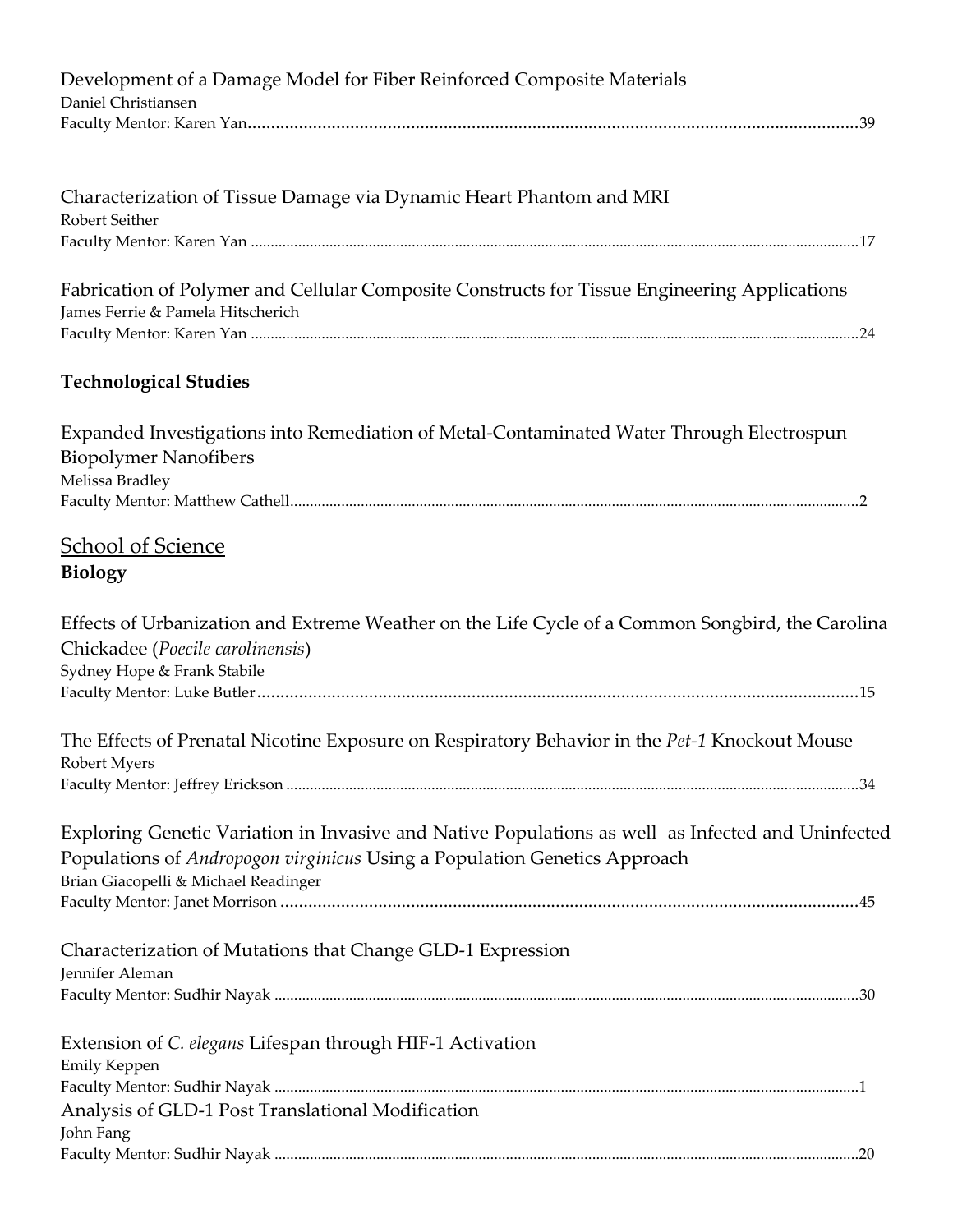| OpenShade: An Open-Source Multiple Sequence Alignment Shading and Editing Utility<br><b>Peter Swetits</b>                                    |
|----------------------------------------------------------------------------------------------------------------------------------------------|
|                                                                                                                                              |
| Alternative Polyadenylation of grk mRNA of Drosophila<br>Letitia Thompson                                                                    |
| Maternal Regulation of Dorsal/Ventral Patterning in Zebrafish<br>William Cavallo                                                             |
| Determination of the function of two genes, hurnpab and zgc:77052-201, in early Danio rerio<br>embryogenesis<br>Daniel Ferrer                |
| Molecular Genetics and Biochemical Analysis of Cytochrome P450s in A. thaliana<br>Dylan McDivitt, Joseph Montes, & Amanda Soler              |
| Chemistry                                                                                                                                    |
| Using Fluorescence Correlation Spectroscopy to Investigate the Unfolding of Human Serum<br>Albumin<br>Andrew Apicello & Priya Gupta          |
| Testing Hormone Mimic Function Against Biological Protein Targets Implied in Human Health<br>Jessica Gruskos & Ari Goldwaser                 |
| Development of a Novel Ring Forming Reaction<br>John Farrokh                                                                                 |
| Michael Additions of Unsaturated Ketones and Alkynes to 1,2-cyclohexanedione<br><b>Tyler Higgins</b>                                         |
| A Study for Strategies for the Synthesis of Aromatic Silyl Ketones<br>Katrina Wunderlich                                                     |
| Progress Towards the Synthesis of Nickel Complexes Containing Hemilabile Arene Groups for<br>Applications in Catalysis<br>Christopher Bregna |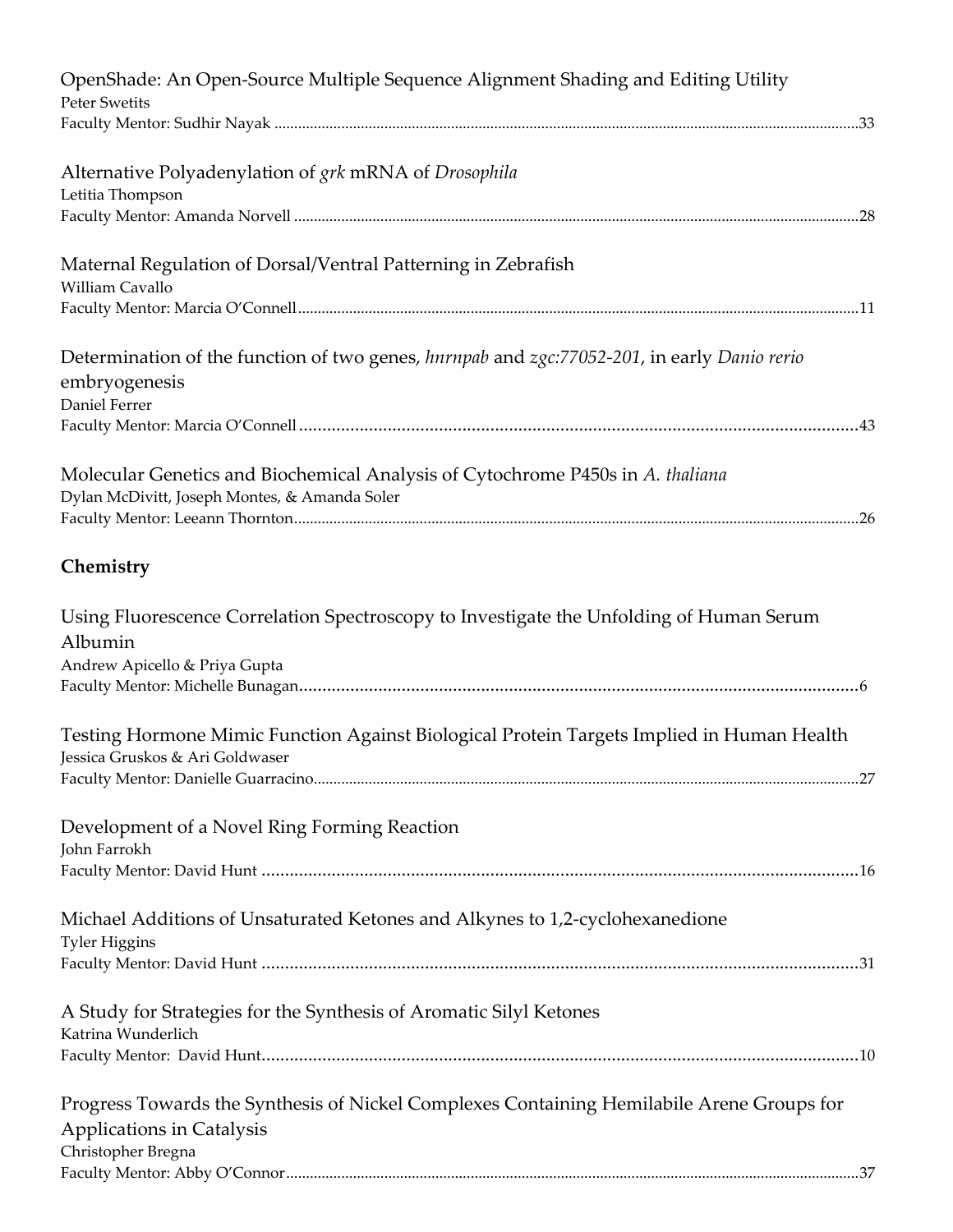| Synthesis & Reactivity Studies of Ni(II) Complexes Containing Hemilabile Groups<br>Jacob Levene                                                                 |
|-----------------------------------------------------------------------------------------------------------------------------------------------------------------|
|                                                                                                                                                                 |
| <b>Computer Science</b><br><b>Integrating Cloud Services in Application Development</b><br>Alexa Cain & Lindsey Nice                                            |
| Balancing Open Information Access With Maintaining Privacy, Security, and Reliability in the Age<br>of Social Computing<br>Francisco Estevez & Shahzore Qureshi |
| <b>Mathematics/Statistics</b>                                                                                                                                   |
| Mathematical Model of Tumor-Immune System Interactions<br>Warren Jagger                                                                                         |
| A Mathematical Model of Cancer: Tumor Growth and Invasion<br>Kayla Spector                                                                                      |
| Physics                                                                                                                                                         |
| Eastern United States Crust Characterization<br>Melanie Crampton                                                                                                |
| Mesoscopic Surface Structures of Ice Crystals More Prevalent than Thought<br><b>Andrew Miller</b>                                                               |
| Tornadogenesis<br>Megan Hartline                                                                                                                                |
| Two-dimensional Surface Mapping of Second Harmonic Generation in Nonlinear Optical Materials<br>Jan Brauburger & Dacoda Nelson                                  |
| Optical Control of Birefringence in Chromophore-Functionalized Nanotube Films<br>Mina Shenouda                                                                  |
| Blazar Research Using the Kepler Satellite: A Search for Periodic Variations<br>Paolo Di Lorenzo, Mitchell Revalski, Daniel Sprague                             |